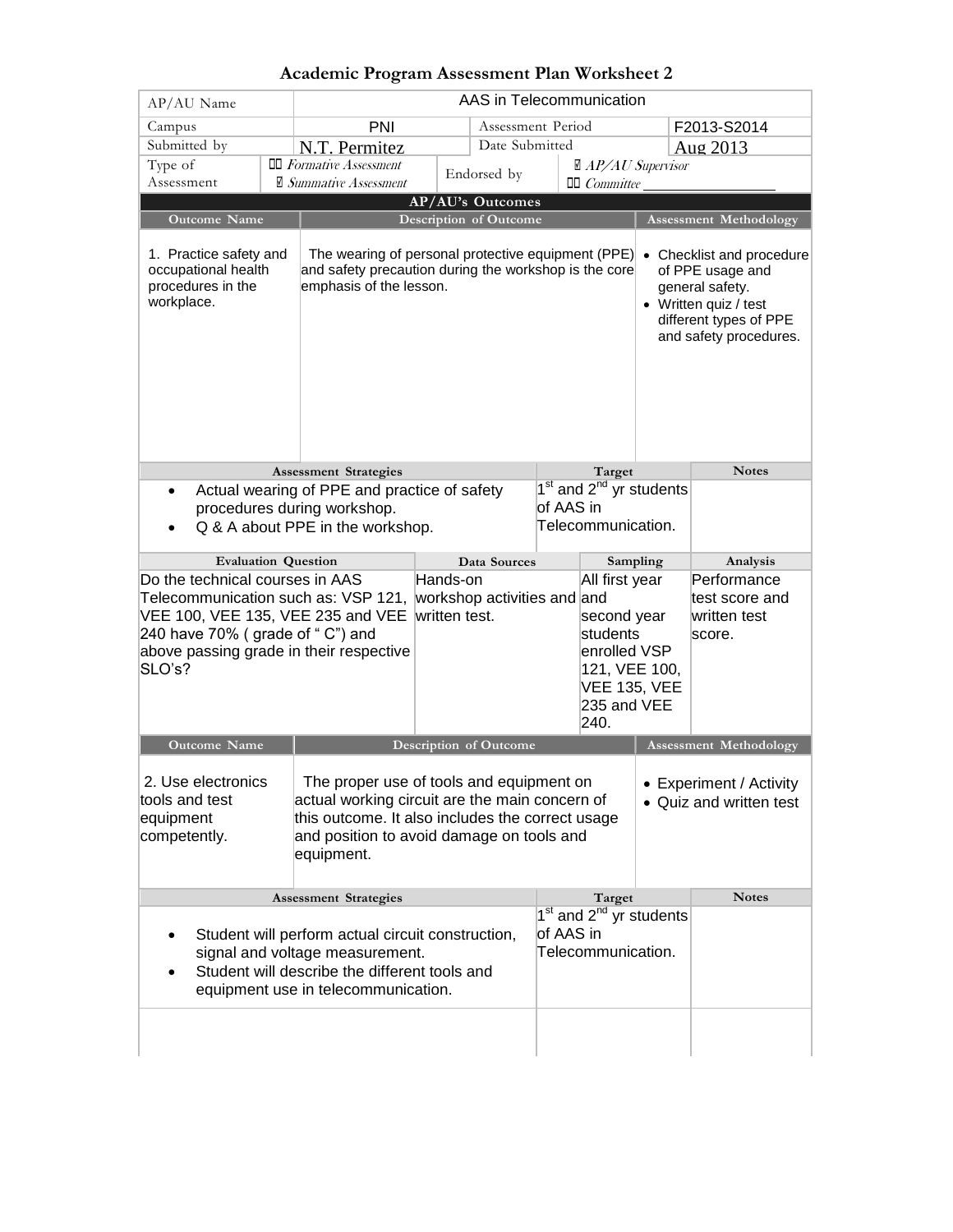| <b>Evaluation Question</b>                                                                                                                                                                                                                          |                              |                               | Data Sources                                                                          |  |  | Sampling                                                                                                                                        |  | Analysis                                                               |  |  |
|-----------------------------------------------------------------------------------------------------------------------------------------------------------------------------------------------------------------------------------------------------|------------------------------|-------------------------------|---------------------------------------------------------------------------------------|--|--|-------------------------------------------------------------------------------------------------------------------------------------------------|--|------------------------------------------------------------------------|--|--|
| Do the technical courses in AAS<br>Telecommunication such as: VEE 100, VEE 125, workshop activities and<br>VEE 135, VEE 235 and VEE 240 have 70% (<br>grade of "C") and above passing grade in their<br>respective SLO's?                           |                              |                               | Hands-on<br>written test.                                                             |  |  | All first year and<br>second year<br><b>VEE 100, VEE</b><br>135, VEE 235<br>and VEE 240.                                                        |  | Performance<br>test score and<br>students enrolled written test score. |  |  |
| <b>Outcome Name</b>                                                                                                                                                                                                                                 |                              | <b>Description of Outcome</b> |                                                                                       |  |  |                                                                                                                                                 |  | <b>Assessment Methodology</b>                                          |  |  |
| 3. Interpret schematic<br>diagrams and waveforms.<br>telecommunication.                                                                                                                                                                             |                              |                               | The student will be expose on interpreting<br>schematic diagrams and waveforms use in |  |  |                                                                                                                                                 |  | • Experiment / Activity<br>• Quiz and written test                     |  |  |
|                                                                                                                                                                                                                                                     | <b>Assessment Strategies</b> |                               |                                                                                       |  |  | Target                                                                                                                                          |  | <b>Notes</b>                                                           |  |  |
| 1 <sup>st</sup> and 2 <sup>nd</sup> yr students<br>Actual reading and circuit tracing of schematic<br>AAS<br>lof<br>inl<br>diagram.<br>Telecommunication.<br>Student will describe the different symbols and signals<br>found in schematic diagram. |                              |                               |                                                                                       |  |  |                                                                                                                                                 |  |                                                                        |  |  |
| <b>Evaluation Question</b>                                                                                                                                                                                                                          |                              |                               | Data Sources                                                                          |  |  | Sampling                                                                                                                                        |  | Analysis                                                               |  |  |
| Do the technical courses in AAS<br>Telecommunication such as: VEE 100, VEE 103, workshop activities and<br>VEE 104, VEE 135, VEE 235 and VEE 240 have written test.<br>70% (grade of "C") and above passing grade in<br>their respective SLO's?     |                              |                               | Hands-on                                                                              |  |  | All first year and<br>second year<br><b>VEE 100, VEE</b><br>103, VEE 104,<br><b>VEE 135, VEE</b>                                                |  | Performance<br>test score and<br>students enrolled written test score. |  |  |
| <b>Outcome Name</b>                                                                                                                                                                                                                                 |                              |                               | <b>Description of Outcome</b>                                                         |  |  |                                                                                                                                                 |  | <b>Assessment Methodology</b>                                          |  |  |
| The student will build an electronics project with a<br>4. Build electronics projects<br>given manual and procedure.<br>to a given specification.                                                                                                   |                              |                               |                                                                                       |  |  |                                                                                                                                                 |  | • Experiment / Activity<br>• Quiz and written test                     |  |  |
|                                                                                                                                                                                                                                                     | <b>Assessment Strategies</b> |                               | Target                                                                                |  |  |                                                                                                                                                 |  | <b>Notes</b>                                                           |  |  |
| 1 <sup>st</sup> and 2 <sup>nd</sup> yr students of<br>Actual electronics circuit construction.<br>AAS in<br>Student will describe the correct procedure in<br>Telecommunication.<br>electronics project assembly.                                   |                              |                               |                                                                                       |  |  |                                                                                                                                                 |  |                                                                        |  |  |
| <b>Evaluation Question</b>                                                                                                                                                                                                                          |                              |                               | Data Sources                                                                          |  |  | Sampling                                                                                                                                        |  | Analysis                                                               |  |  |
| Do the technical courses in AAS<br>Telecommunication such as: VEE 100, VEE workshop activities and<br>125, VEM 110, VEE135, VEE 235 and VEE<br>240 have 70% (grade of "C") and above<br>passing grade in their respective SLO's?                    |                              |                               | Hands-on<br>written test.<br>240.                                                     |  |  | All first year and<br>second year<br>students enrolled test score.<br><b>VEE 100, VEE</b><br>125, VEM 110,<br><b>VEE135, VEE</b><br>235 and VEE |  | Performance<br>test score and written                                  |  |  |
| <b>Outcome Name</b>                                                                                                                                                                                                                                 |                              |                               | <b>Description of Outcome</b>                                                         |  |  |                                                                                                                                                 |  | <b>Assessment Methodology</b>                                          |  |  |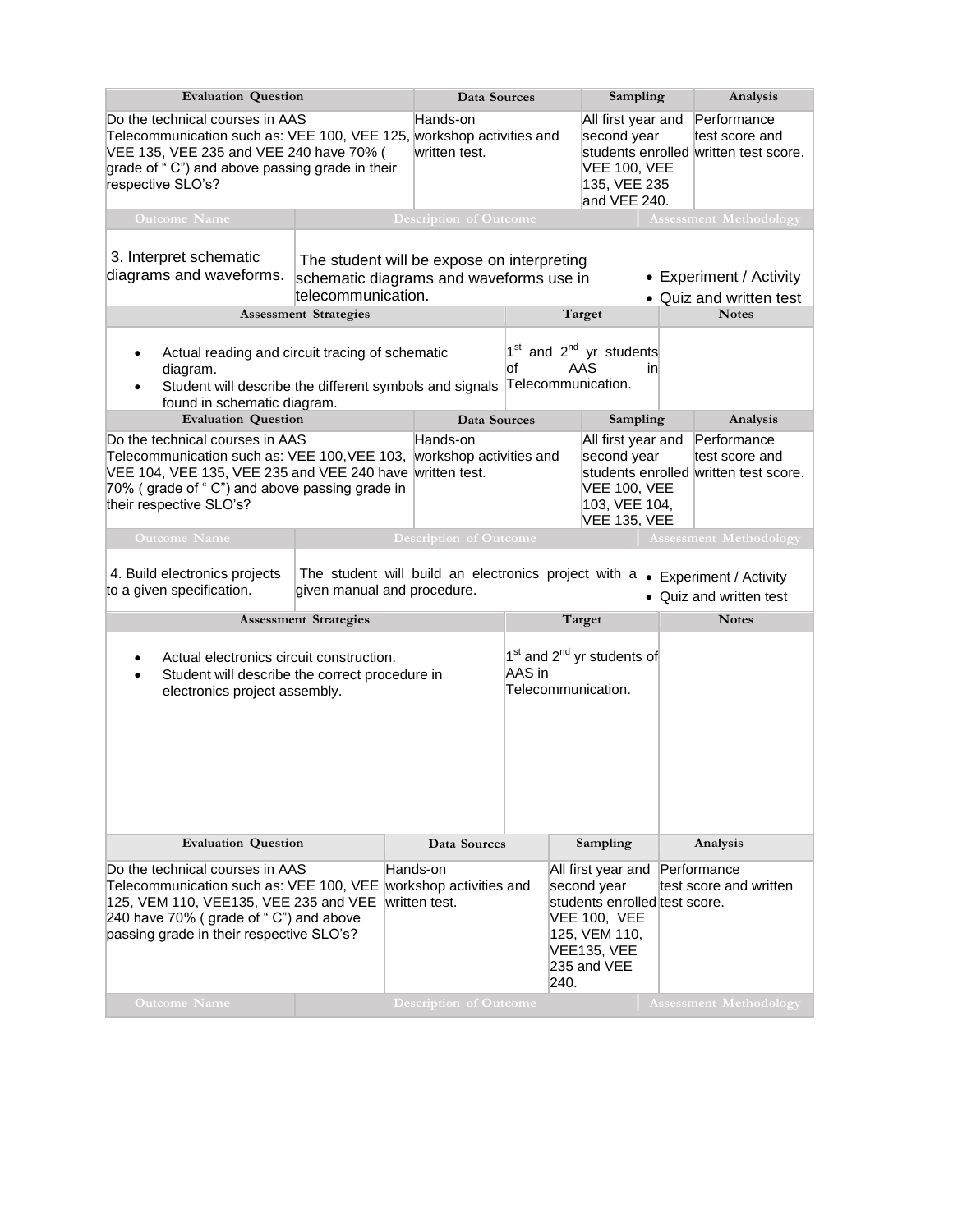| 5. Practice a career in<br>telecom industry.                                                                                                                                                 | The student will be immerse on the industry partner<br>to experience the work environment in<br>telecommunication industry.    |                               |          |                                                                                          |                  |                                                                        | On-the-job training<br>performance checklist |
|----------------------------------------------------------------------------------------------------------------------------------------------------------------------------------------------|--------------------------------------------------------------------------------------------------------------------------------|-------------------------------|----------|------------------------------------------------------------------------------------------|------------------|------------------------------------------------------------------------|----------------------------------------------|
| <b>Assessment Strategies</b>                                                                                                                                                                 | Target                                                                                                                         |                               |          |                                                                                          | <b>Notes</b>     |                                                                        |                                              |
| The student will be access base on performance by the<br>$\bullet$<br>industry partner field supervisor and course instructor in in Telecommunication.<br>charge.                            |                                                                                                                                |                               |          | 2 <sup>nd</sup> yr students of AAS                                                       |                  |                                                                        |                                              |
| <b>Evaluation Question</b>                                                                                                                                                                   |                                                                                                                                | Data Sources                  | Sampling |                                                                                          |                  |                                                                        | Analysis                                     |
| Do the students in AAS Telecommunication<br>registered in VEE 250 have 70% (grade of checklist rate sheet.<br>C") and above passing grade in their<br>respective SLO's?                      | Performance evaluation                                                                                                         |                               |          | All second year<br>students enrolled test score.<br>VEE 250.                             |                  | Performance                                                            |                                              |
| <b>Outcome Name</b>                                                                                                                                                                          |                                                                                                                                | <b>Description of Outcome</b> |          |                                                                                          |                  |                                                                        | <b>Assessment Methodology</b>                |
| 6. Troubleshoot microwave.<br>fiber optic and telephone<br>system.                                                                                                                           | Student will be challenge through actual<br>troubleshooting microwave circuit, fiber optic<br>connection and telephone system. |                               |          | Checklist of actual<br>troubleshooting                                                   |                  |                                                                        |                                              |
|                                                                                                                                                                                              | <b>Assessment Strategies</b>                                                                                                   |                               | Target   |                                                                                          |                  | <b>Notes</b>                                                           |                                              |
| The student will troubleshoot a defective circuit use in<br>telecommunication system.                                                                                                        | 2 <sup>nd</sup> yr students of AAS<br>in Telecommunication.                                                                    |                               |          |                                                                                          |                  |                                                                        |                                              |
| <b>Evaluation Question</b>                                                                                                                                                                   |                                                                                                                                | Data Sources                  |          | Sampling                                                                                 |                  |                                                                        | Analysis                                     |
| Do the major courses in AAS<br>Telecommunication such as: VEE 230, VEE<br>250, VTE 265, VTE 270 and VTE 280 have<br>70% (grade of "C") and above passing<br>grade in their respective SLO's? | Hands-on<br>workshop activities and<br>written test.                                                                           |                               |          | All second year<br><b>VEE 230, VEE</b><br>250, VTE 265,<br>VTE 270 and<br><b>VTE 280</b> |                  | Performance<br>students enrolled test score and written<br>test score. |                                              |
|                                                                                                                                                                                              |                                                                                                                                | Timeline                      |          |                                                                                          |                  |                                                                        |                                              |
| Activity                                                                                                                                                                                     |                                                                                                                                | Who is responsible?           |          |                                                                                          |                  | Date                                                                   |                                              |
| VSP 121: Industrial Safety Electronics / Electrical                                                                                                                                          | R. Victor                                                                                                                      |                               |          |                                                                                          | <b>Fall 2013</b> |                                                                        |                                              |
| VEE 103: Electronics Fundamentals 1; Circuit tracing and G. Edgar<br>analysis.                                                                                                               |                                                                                                                                |                               |          |                                                                                          | <b>Fall 2013</b> |                                                                        |                                              |
| VEE 104: Electronics Fundamentals 2; Circuit tracing and G. Edgar<br>analysis.                                                                                                               |                                                                                                                                |                               |          |                                                                                          | <b>Fall 2013</b> |                                                                        |                                              |
| VEE 110: Discrete Devices 1; Circuit tracing and<br>analysis.                                                                                                                                | C. Recana                                                                                                                      |                               |          |                                                                                          | <b>Fall 2013</b> |                                                                        |                                              |
| VEM 110: Workshop Fabrication; terminating connectors, C. Recana<br>wires and cables.                                                                                                        |                                                                                                                                |                               |          |                                                                                          | Spring 2013      |                                                                        |                                              |
| VEE 125: Electronics Circuits: Power supply and Amplifier G. Edgar<br>assembly                                                                                                               |                                                                                                                                |                               |          |                                                                                          |                  |                                                                        | Spring 2013                                  |
| VEE 100: Soldering, de-soldering and terminating<br>of electronic components and circuit assembly.                                                                                           |                                                                                                                                |                               |          | N. Permitez                                                                              |                  |                                                                        | <b>Fall 2013</b>                             |
| VEE 240: Circuit tracing, analysis and<br>troubleshooting analog and digital signal using                                                                                                    |                                                                                                                                |                               |          | N. Permitez                                                                              |                  |                                                                        | <b>Fall 2013</b>                             |